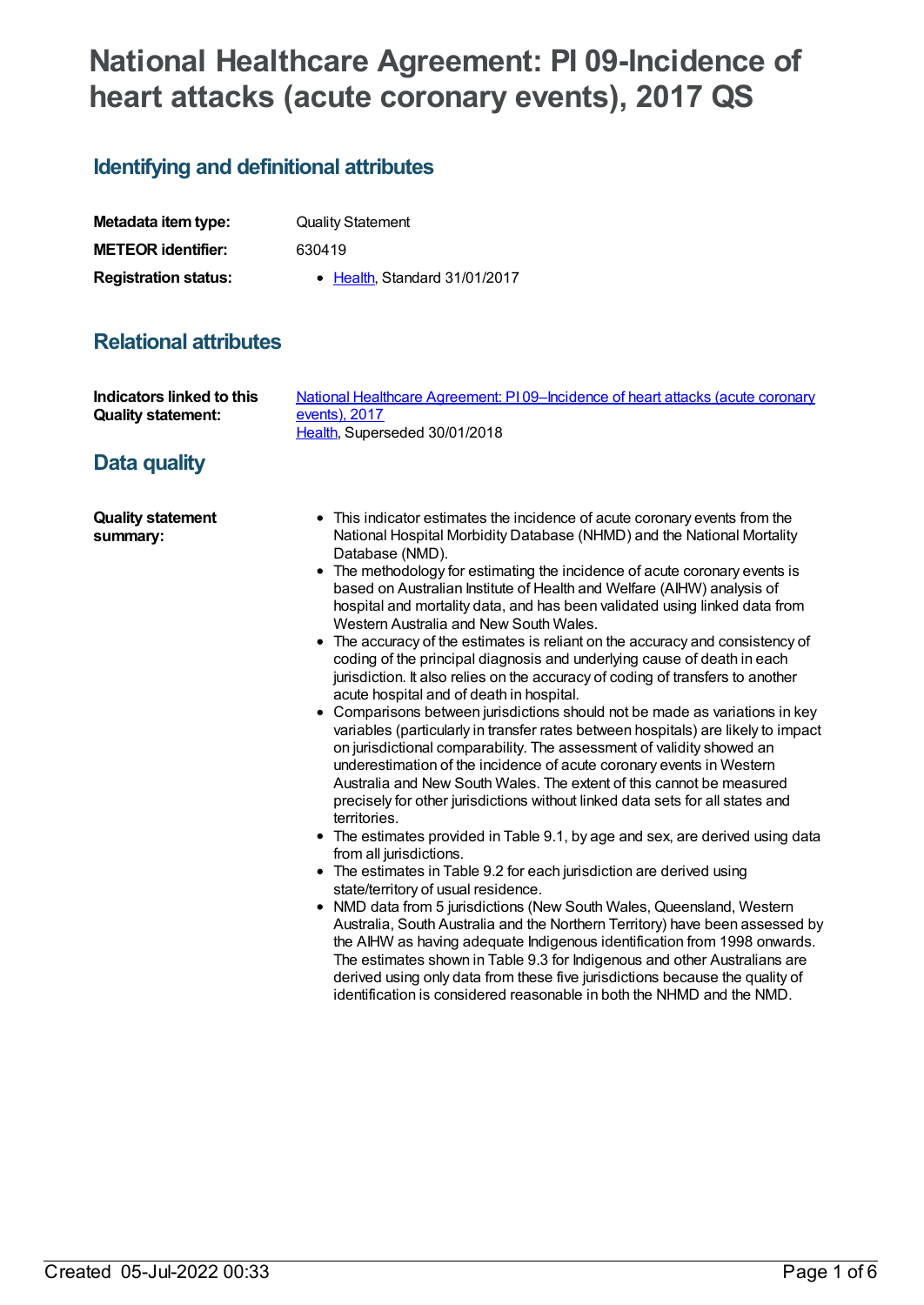| Institutional environment: | The AIHW has calculated this indicator using data extracted from the AIHW NHMD,<br>the NMD and Australian Bureau of Statistics (ABS) population data.                                                                                                                                                                                                                                                                                                                                                                                                                                                                                                                                                                                                               |
|----------------------------|---------------------------------------------------------------------------------------------------------------------------------------------------------------------------------------------------------------------------------------------------------------------------------------------------------------------------------------------------------------------------------------------------------------------------------------------------------------------------------------------------------------------------------------------------------------------------------------------------------------------------------------------------------------------------------------------------------------------------------------------------------------------|
|                            | The AIHW is a national agency set up by the Australian Government under the<br>Australian Institute of Health and Welfare Act 1987 to provide reliable, regular and<br>relevant information and statistics on Australia's health and welfare. It is an<br>independent corporate Commonwealth entity governed by a management board,<br>and accountable to the Australian Parliament through the Health portfolio.                                                                                                                                                                                                                                                                                                                                                   |
|                            | The AIHW aims to improve the health and wellbeing of Australians through<br>authoritative health and welfare information and statistics. It collects and reports<br>information on a wide range of topics and issues, ranging from health and welfare<br>expenditure, hospitals, disease and injury, and mental health, to ageing,<br>homelessness, disability and child protection.                                                                                                                                                                                                                                                                                                                                                                                |
|                            | The Institute also plays a role in developing and maintaining national metadata<br>standards. This work contributes to improving the quality and consistency of<br>national health and welfare statistics. The Institute works closely with governments<br>and non-government organisations to achieve greater adherence to these<br>standards in administrative data collections to promote national consistency and<br>comparability of data and reporting. One of the main functions of the AIHW is to<br>work with the states and territories to improve the quality of administrative data and,<br>where possible, to compile national datasets based on data from each jurisdiction,<br>to analyse these datasets and disseminate information and statistics. |
|                            | The Australian Institute of Health and Welfare Act 1987, in conjunction with<br>compliance to the <i>Privacy Act 1988</i> (Commonwealth), ensures that the data<br>collections managed by the AIHW are kept securely and under the strictest<br>conditions with respect to privacy and confidentiality.                                                                                                                                                                                                                                                                                                                                                                                                                                                             |
|                            | For further information see the <b>AIHW</b> website.                                                                                                                                                                                                                                                                                                                                                                                                                                                                                                                                                                                                                                                                                                                |
| <b>Timeliness:</b>         | This indicator reports the latest information available (for years 2012 to 2014).                                                                                                                                                                                                                                                                                                                                                                                                                                                                                                                                                                                                                                                                                   |
| <b>Accessibility:</b>      | The AIHW provide a variety of products that draw upon the NMD and NHMD<br>including online data cubes and reports.                                                                                                                                                                                                                                                                                                                                                                                                                                                                                                                                                                                                                                                  |
|                            | These products may be accessed on the AIHW website:                                                                                                                                                                                                                                                                                                                                                                                                                                                                                                                                                                                                                                                                                                                 |
|                            | http://www.aihw.gov.au/hospitals/                                                                                                                                                                                                                                                                                                                                                                                                                                                                                                                                                                                                                                                                                                                                   |
|                            | http://www.aihw.gov.au/deaths/                                                                                                                                                                                                                                                                                                                                                                                                                                                                                                                                                                                                                                                                                                                                      |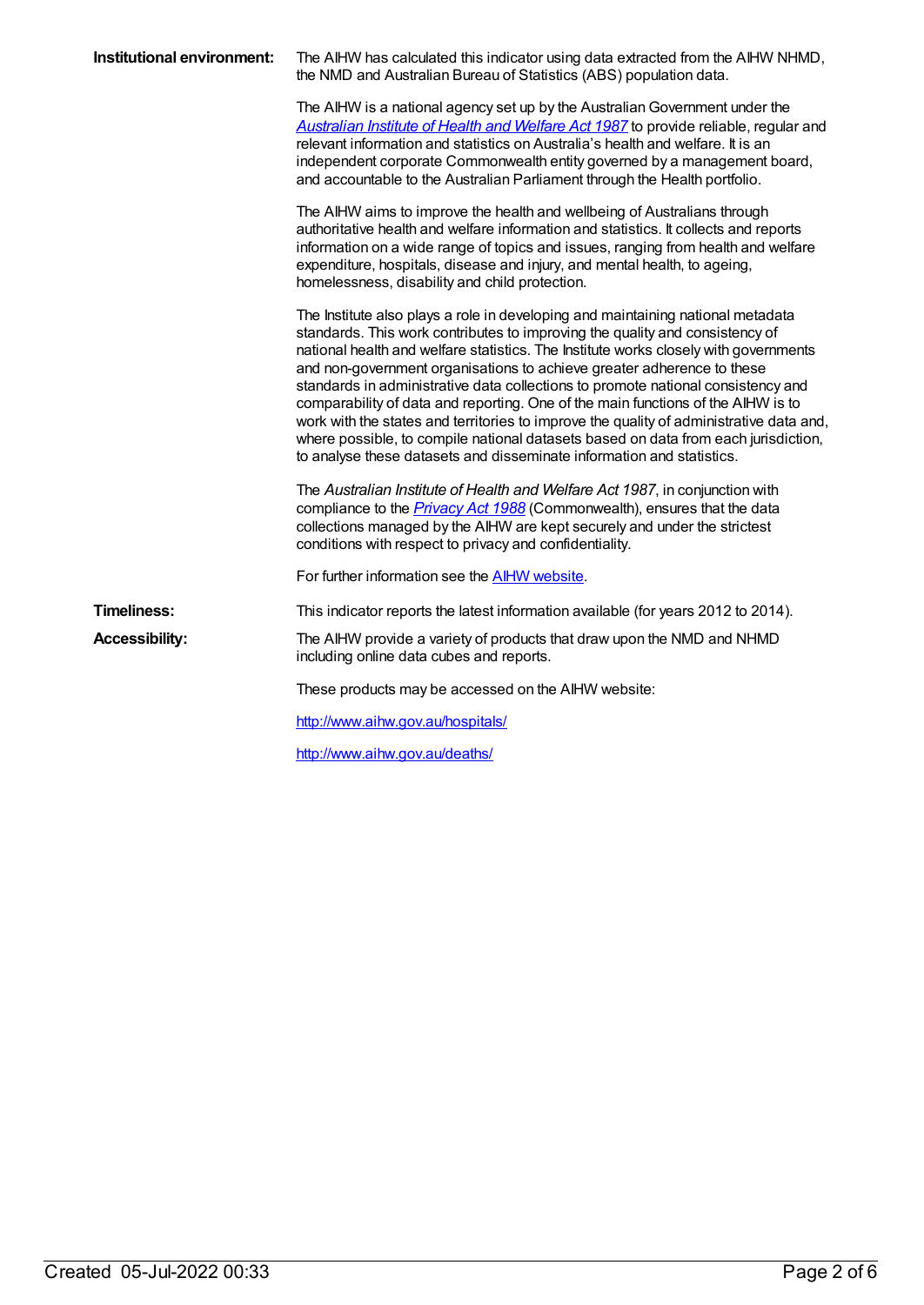The NHMD data were supplied to the AIHW by state and territory health authorities. The state and territory health authorities received these data from public and private hospitals. States and territories use these data for service planning, monitoring, and internal and public reporting. Hospitals may be required to provide data to states and territories through administrative arrangements, contractual requirements or legislation.

The scope of the NHMD is episodes of care for admitted patients in essentially all hospitals in Australia, including public and private acute and psychiatric hospitals, free-standing day hospital facilities, alcohol and drug treatment hospitals and dental hospitals. Hospitals operated by the Australian Defence Force, corrections authorities and in Australia's off-shore territories are not included.

The hospital separations data do not include episodes of non-admitted patient care provided in outpatient clinics or emergency departments.

States and territories supplied these data to the AIHW under the terms of the National Health Information Agreement.

The data quality statement for the AIHW NHMD can be found in [/content/index.phtml/itemId/638202](file:///content/638202)

with summary data quality [information](http://www.aihw.gov.au/publication-detail/?id=60129554702) in Appendix A of *Admitted patient care 2014–15: Australian hospital statistics* (AIHW 2016)**.**

### **NMD**

Cause of Death Unit Record File data are provided to the AIHW by the registries of births, deaths and marriages and the National Coronial Information System (managed by the Victorian Department of Justice) and include cause of death coded by the ABS. The data are maintained by the AIHW in the NMD.

The data quality statements for the AIHW NMD can be found in the following ABS publications:

ABS Quality declaration summary for *Causes of death, [Australia](http://www.abs.gov.au/ausstats/abs@.nsf/mf/3303.0)* (ABS 2017a) and ABS quality declaration summary for *Deaths, [Australia](http://www.abs.gov.au/ausstats/abs@.nsf/mf/3302.0)* (ABS 2017b). For more information on the AIHW NMD, see *[Deaths](http://www.aihw.gov.au/deaths/aihw-deaths-data/) data at AIHW.*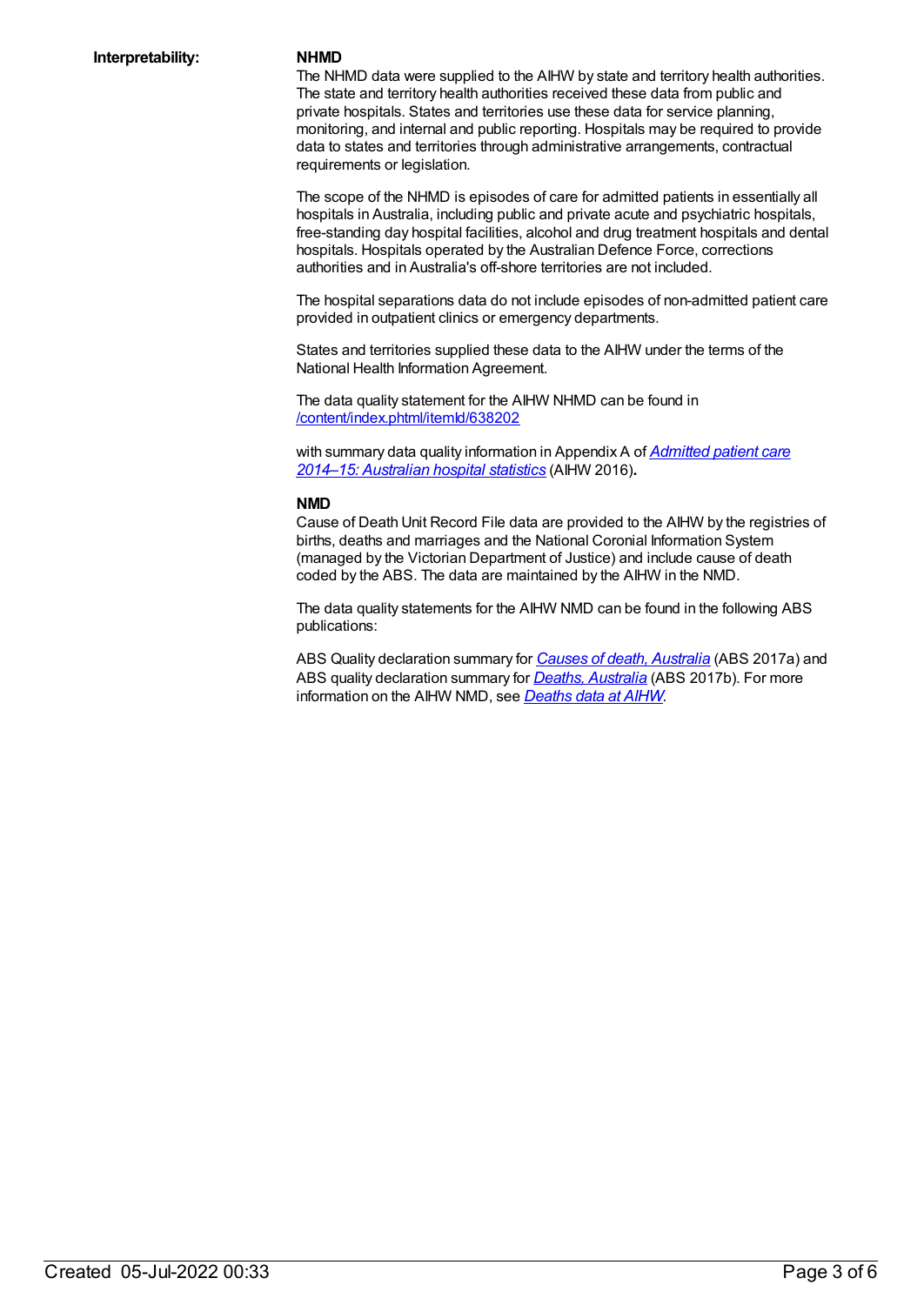**Relevance:** The data provide an estimate of the incidence of acute coronary events in Australia and in each jurisdiction, based on administrative data currently available. Non-fatal events are estimated from the NHMD and fatal events from the NMD.

> It is an estimate of 'events', not individuals. It should be noted that an individual may have multiple events in the one year or in different years. Each would be counted. Further, an individual may have one acute coronary event which resulted in multiple hospitalisations, due to transfers for treatment and on-going care. In the NHMD these are recorded as multiple unlinked hospital episodes. The method of estimation attempts to take account of transfers in the databases by excluding hospitalisations ending in a transfer to another acute hospital (so that each acute coronary syndrome (ACS) event is counted only once, regardless of the number of hospitalisation episodes per event) and by excluding hospitalisations for ACS ending in death in hospital (as these should be picked up in the NMD data).

> The method of estimation has been developed based on an analysis of hospital and deaths data validated using linked data from Western Australia and New South Wales [\(AIHW](http://www.aihw.gov.au/WorkArea/DownloadAsset.aspx?id=60129547560) 2014).

> The year in which the event occurred is determined from the separation date for hospitalisations, and from the year of registration of death. Data are reported by the state or territory of usual residence of the person at the time of hospitalisation or death.

> Variability across jurisdictions (particularly in hospital transfer rates) indicates that the method of estimation may lead to an underestimation of incidence in some jurisdictions. This variation may be due to differences in treatment and referral patterns but could also be due to differences in data recording practices. Rates for Indigenous and other Australians are based on data from those jurisdictions where the quality of identification is considered reasonable in both the NHMD and the NMD. NMD data from 5 jurisdictions (New South Wales, Queensland, Western Australia, South Australia and the Northern Territory) have been assessed by the AIHW as having adequate Indigenous identification from 1998 onwards and only these 5 jurisdictions are included in the estimates reported by Indigenous status. Rates for other Australians are calculated by subtracting Indigenous estimates from total estimates for the five jurisdictions divided by the population of other Australians in those jurisdictions. Other Australians therefore includes non-Indigenous people and people whose Indigenous status was not stated or inadequately described.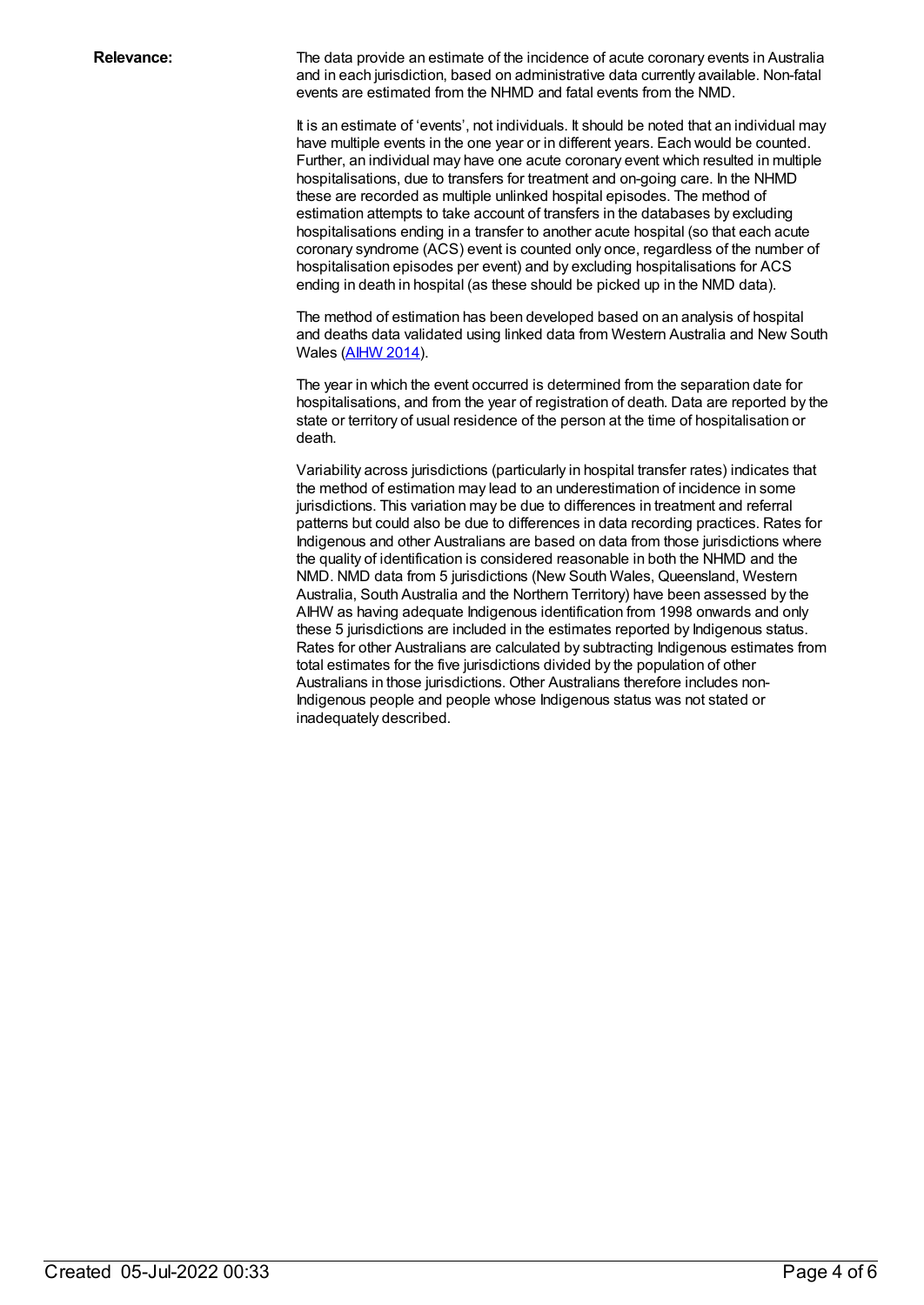**Accuracy:** Assessment of validity based on linked and unlinked data from Western Australia and New South Wales has shown that the method underestimates the incidence of acute coronary events in at least those states. Nonetheless, these estimates provide a reasonable measure of the incidence of acute coronary events and may be useful for recording and monitoring each jurisdiction's progress over time. Comparison between jurisdictions should not be made as the assessment of validity suggested variations in the under-count of acute coronary event rates, as observed in Western Australia and New South Wales (6% in Western Australia and 11% in New South Wales in 2007). Factors such as differing treatment and referral patterns and data recording practices across states/territories are likely to have an impact on administrative records and affect jurisdictional comparability.

> The accuracy of the estimates will depend on the accuracy of coding in the NHMD and the NMD (see data sources for data quality statements for each data source). In particular the accuracy of coding of principal diagnosis, hospital transfers, deaths in hospital and underlying cause of death are central to the accuracy of the estimates.

The accuracy of Indigenous estimates is also reliant on the appropriate identification of Indigenous people in the NHMD and the NMD. NMD data from 5 jurisdictions (New South Wales, Queensland, Western Australia, South Australia and the Northern Territory) have been assessed by the AIHW as having adequate Indigenous identification from 1998 onwards and only these 5 jurisdictions are included in the estimates reported by Indigenous status. Since 2012, recording of Indigenous status in private hospitals in the Northern Territory has improved, resulting in the incidence of heart attacks being captured for both Indigneous and other Australians. Prior to 2012, private hospitals in the Northern Territory did not record information on Indigenous status, and as such all non-fatal heart attack events treated in the private hospital in the Northern Territory were included in the incidence counts for other Australians.

Data for 2010 have been adjusted for the additional deaths arising from outstanding registrations of deaths inQueensland in 2010. Deaths occurring between 1992 and 2006 but registered in 2010 by the Queensland Registry of Births, Deaths and Marriages are excluded from the estimates for Indigenous and other [Australians.](http://www.abs.gov.au/AUSSTATS/abs@.nsf/Lookup/3303.0Main+Features12010?OpenDocument) For more details, refer to technical note 3 in *Causes of death, Australia, 2010*(ABS 2012).

NMD data for 2012 and 2013 have been revised since the previous reporting cycle. In this reporting cycle, deaths registered in 2012 and earlier are based on the final version of cause of death data; deaths registered in 2013 and 2014 are based on revised and preliminary versions respectively and are subject to further revision by the ABS.

**Coherence:** This is the fifth year in which this indicator has been reported. This is the third year in which this indicator is reported for each jurisdiction.

### **Source and reference attributes**

**Submitting organisation:** Australian Institute of Health and Welfare